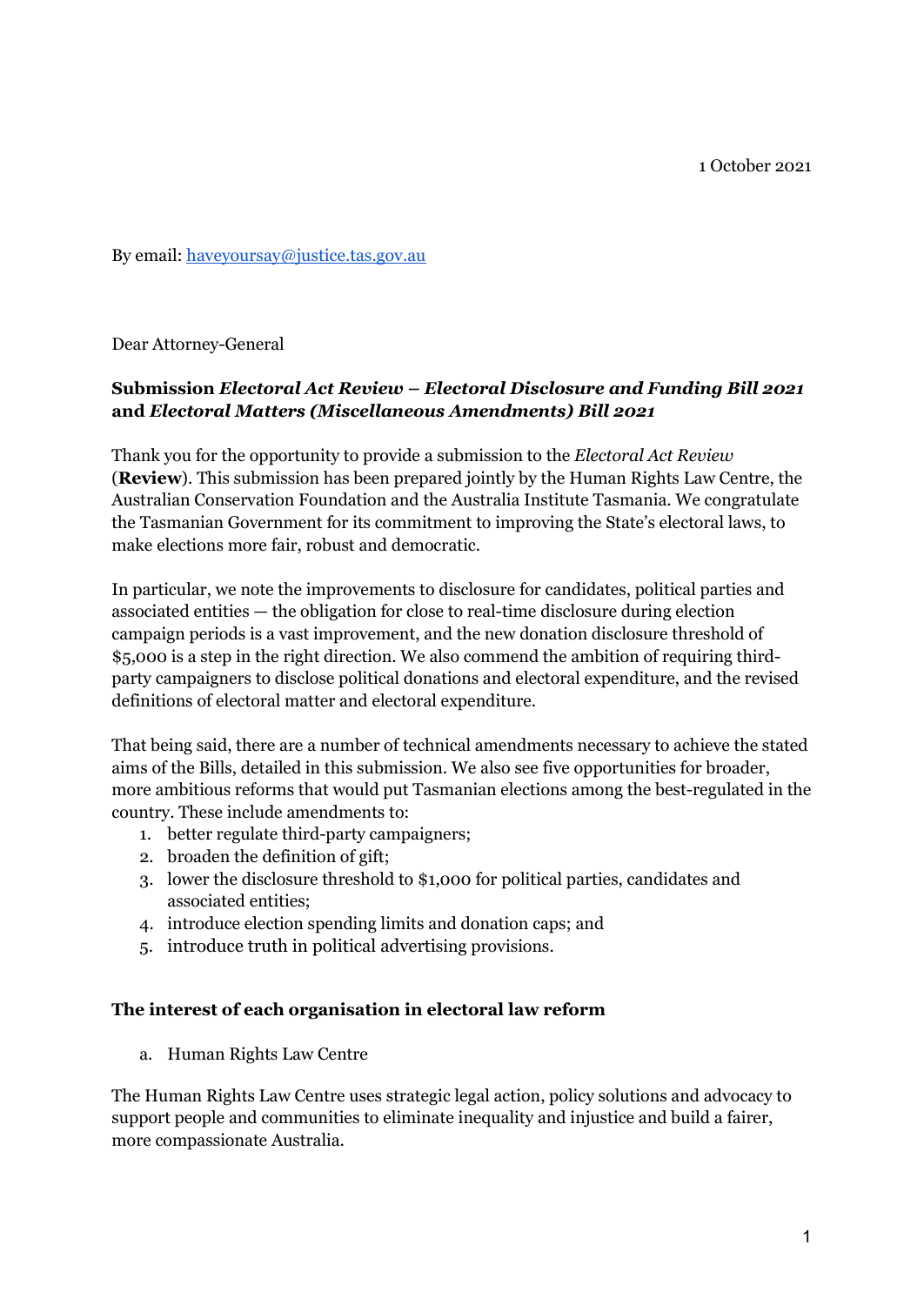We know that a healthy democracy is crucial to ensuring that the wellbeing of people, planet and future generations are at the heart of government decision-making. But right now democracy in Australia isn't working as it should, and this is distorting policy and impeding action on a range of important issues that directly impact people's human rights.

For this reason, strengthening democracy, including through electoral law reform, has been a key part of our work since our establishment.

b. Australian Conservation Foundation

ACF is Australia's national environmental organisation. We represent a community of more than 700,000 people who are committed to achieving a healthy environment for all Australians. For more than 50 years ACF has been a strong advocate for Australia's forests, rivers, people and wildlife. ACF is proudly independent, non-partisan and funded by donations from our community.

ACF believes that a healthy democracy is fundamental to our mission of protecting nature and stopping climate damage. We advocate nationally for strong electoral laws to improve political equality and reduce the influence of vested interests and powerful corporations on our democracy. ACF is pleased to contribute our first hand experience in complying with electoral laws at the state and federal level into the policy development process, in order to achieve robust, strong, and fair regulation of third-party campaigners at elections.

c. The Australia Institute Tasmania

The Australia Institute is an independent public policy think tank, with a branch based in Hobart, Tasmania. It is funded by donations from philanthropic trusts and individuals and commissioned research. We barrack for ideas, not political parties or candidates. Since its launch in 1994, the Institute has carried out research on a broad range of economic, social and environmental issues.

The Institute publishes research that contributes to a more just, sustainable and peaceful society. Our goal is to gather, interpret and communicate evidence in order to both diagnose the problems we face and propose new solutions to tackle them.

The Australia Institute's Democracy & Accountability Program was founded to research the solutions to our democratic deficit and develop the political strategies to put them into practice. It builds on decades of work by the Australia Institute to make the case for better, more representative political institutions and for the powerful to be held to account.

#### **Recommendations**

**Recommendation 1:** Amend the Disclosure Bill to include a note in the definition of "electoral matter" to clarify that there can be only one dominant purpose, and that it doesn't include matter created or communicated for the dominant purpose of raising awareness, educating the public or encouraging debate on a policy issue.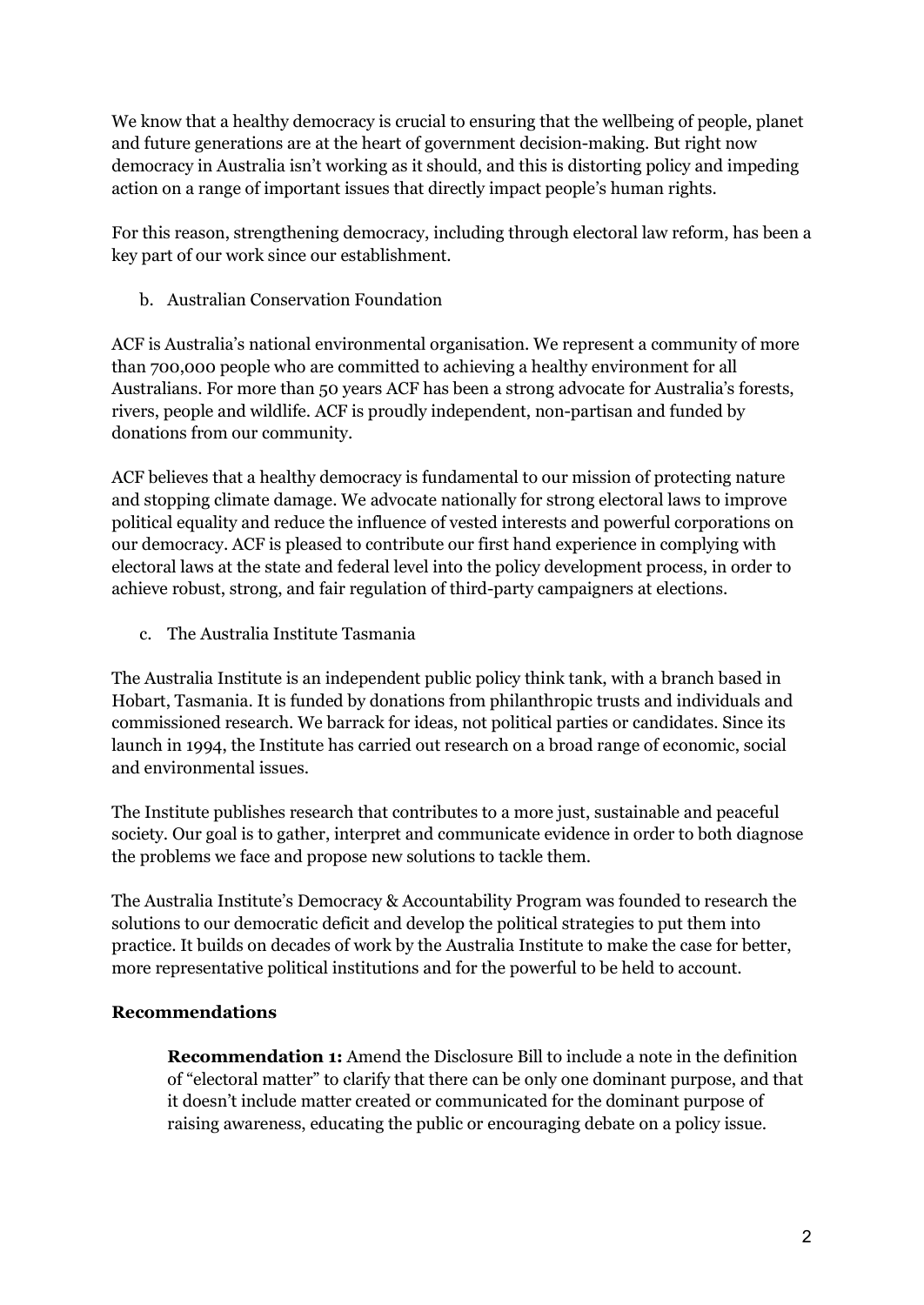**Recommendation 2:** Amend the Disclosure Bill to require third-party campaigners to disclose all political donations over the threshold used to incur electoral expenditure, regardless of when they were given for that purpose. Disclosure for third-party campaigners should be required by reference to when the electoral expenditure is incurred, not when the donation is made.

**Recommendation 3:** Amend the Disclosure Bill to set the disclosure threshold for political donations made to third-party campaigners to \$2,500.

**Recommendation 4:** Amend the Disclosure Bill to broaden the definition of "gift" to explicitly include membership fees, levies, fundraising contributions and subscriptions.

**Recommendation 5:** Amend the Disclosure Bill to lower the donation disclosure threshold to \$1,000 for political parties, candidates and associated entities.

**Recommendation 6:** Amend the Disclosure Bill to include best practice expenditure limits.

**Recommendation 7:** Amend the Disclosure Bill to include caps on donations for political parties, candidates and associated entities.

**Recommendation 8**: Amend the Disclosure Bill to introduce truth in political advertising provisions, modelled on South Australian and ACT legislation.

#### **How the Bills regulate third-party campaigners**

a. Definition of third-party campaigner

Proposed section 5 of the *Electoral Disclosure and Funding Bill 2021* (Tas) (**Disclosure Bill**) defines "third-party campaigner" as a person who is not a political party, candidate or associated entity who incurs more than \$5,000 on electoral expenditure during the campaign period, or a person registered under proposed s. 117 of the Act.

"Electoral expenditure" is relevantly defined in proposed s. 6 of the Disclosure Bill as expenditure incurred for the dominant purpose of creating or communicating electoral matter.

"Electoral matter" is in turn defined in proposed section 4 of the *Electoral Matters (Miscellaneous Amendments) Bill 2021* (Tas) (**Electoral Matters Bill**) as "matter communicated, or intended to be communicated, for the dominant purpose of influencing the way electors vote in an election, including by promoting or opposing a political entity or a Member".

b. Third-party campaigners' disclosure obligations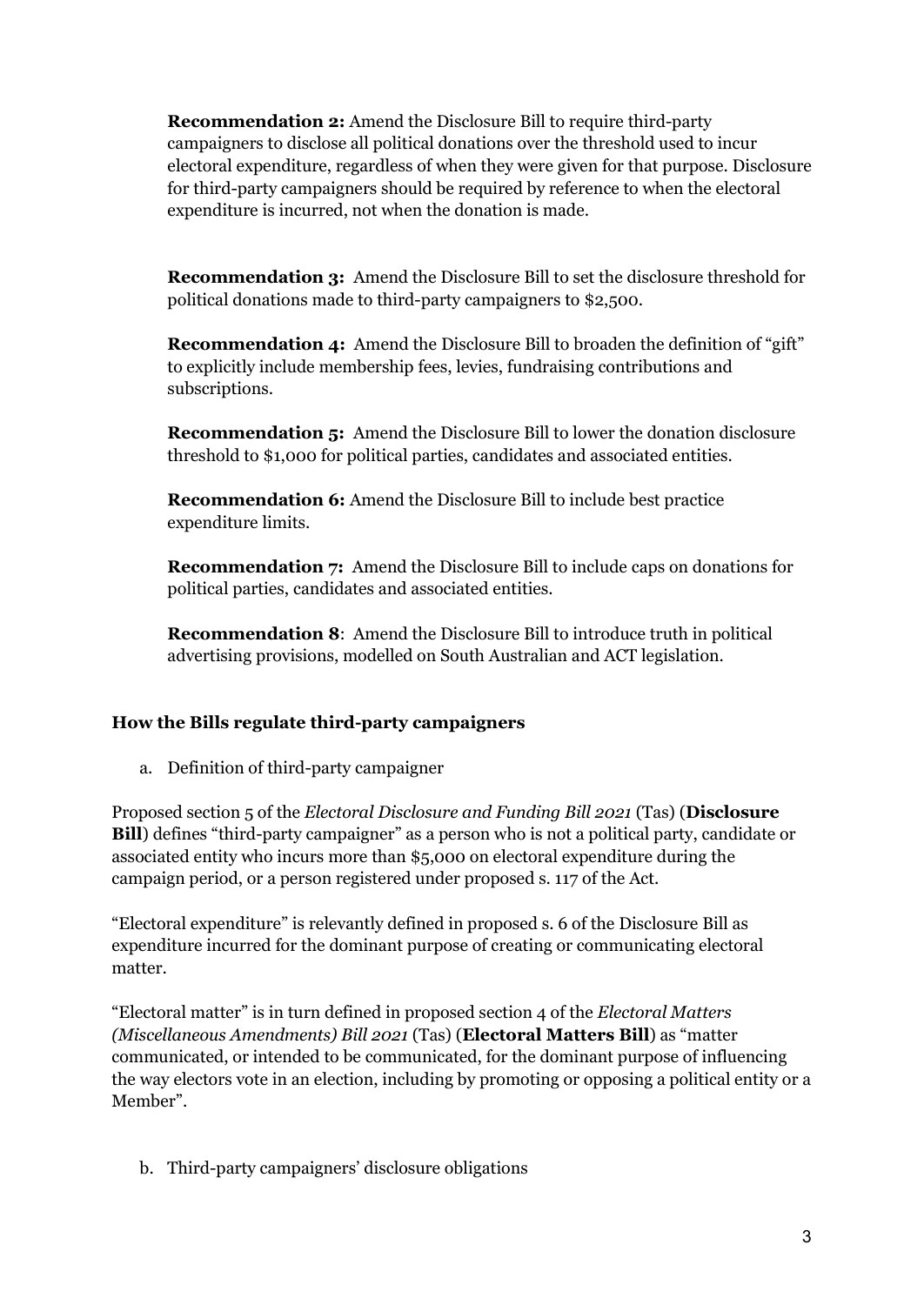Proposed s. 40 of the Disclosure Bill would relevantly require third-party campaigners to disclose:

- donations over \$5,000 used to incur electoral expenditure ("reportable political donations" - see proposed s. 10);
- received during election campaign periods;
- if received for the purpose of incurring electoral expenditure.

Proposed s. 67 of the Disclosure Bill also requires third-party campaigners to disclose electoral expenditure incurred during the election campaign period, and the total amount of all political donations received, including those under \$5,000.

#### **Amendments to provide clarity for third-party campaigners**

We note the definition of "electoral matter" closely follows that in s. 4AA of the *Commonwealth Electoral Act 1918* (Cth), which has proved to be a workable, sensible definition and we support its introduction in Tasmania. There is one technical but important omission in the Tasmanian definition that we recommend be added — the federal definition includes a note that is hugely helpful to third-party campaigners attempting to interpret the complex definition:

"Communications whose dominant purpose is to educate their audience on a public policy issue, or to raise awareness of, or encourage debate on, a public policy issue, are not for the dominant purpose of influencing the way electors vote in an election (as there can be only one dominant purpose for any given communication)."

We support consistency between Tasmanian and Commonwealth laws where sensible, and the addition of this note would help third-party campaigners advocating on their issues across both jurisdictions.

**Recommendation 1:** Amend the Disclosure Bill to include a note in the definition of "electoral matter" to clarify that there can be only one dominant purpose, and that it doesn't include matter created or communicated for the dominant purpose of raising awareness, educating the public or encouraging debate on a policy issue.

#### **Amendments to better regulate third-party campaigners**

Tasmania is the only jurisdiction that does not require third-party campaigners to disclose their election spending and relevant donations. This Bill is, therefore, a significant improvement on the status quo.

We commend the Tasmanian Government for the nuanced treatment of third-party campaigners under the Bills. Third-party campaigners at elections are fundamentally different to political parties, candidates and associated entities and should be regulated in a fair and proportionate way which reflects these differences.

That being said, there are some significant limitations in the disclosure provisions which make circumvention easy, and the lack of expenditure caps leave regulation of third-party campaigners weak. **If these laws are passed, Tasmania will still have the weakest**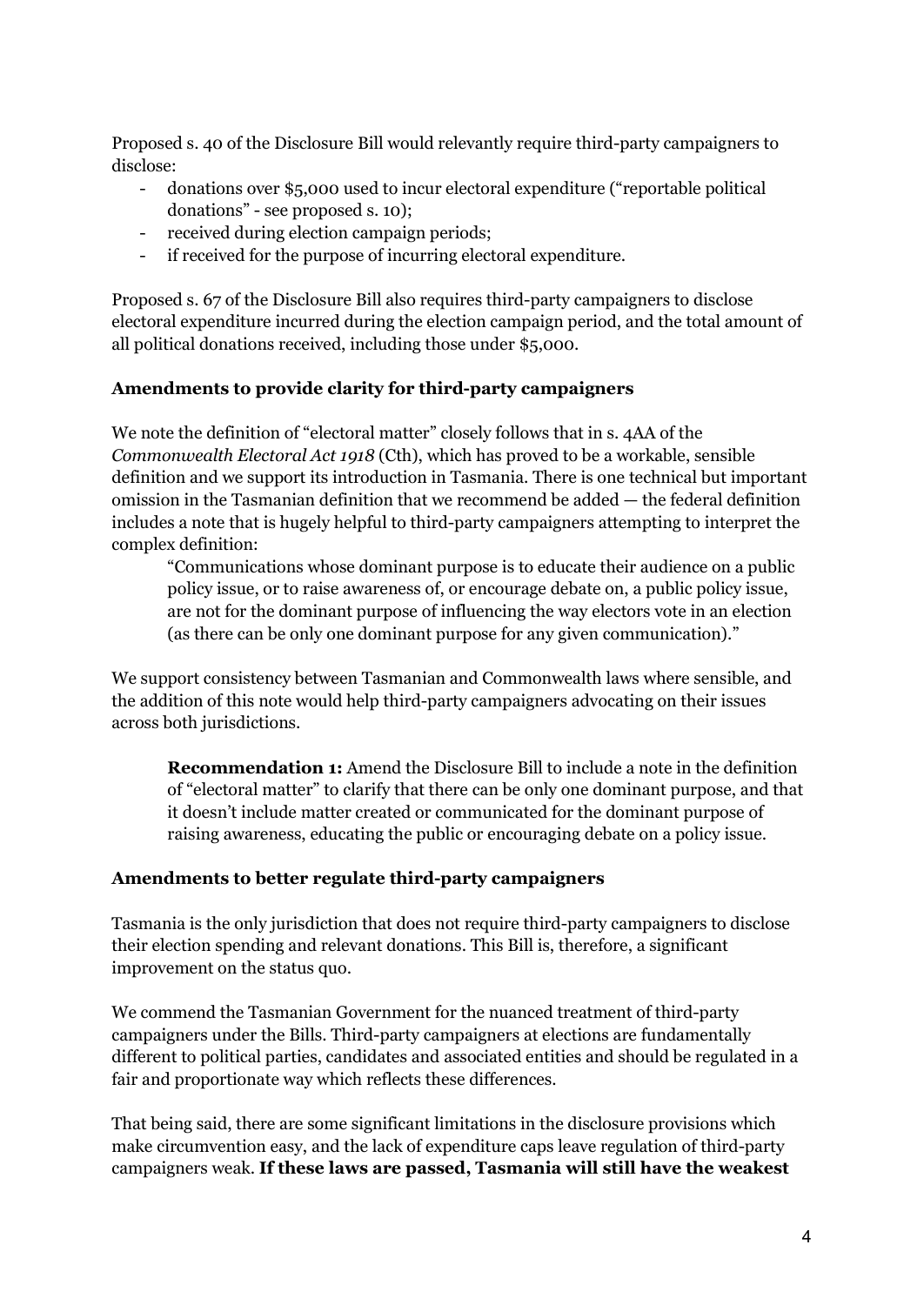#### **regulation of third-party campaigners in the country, and they will do little to stop big industries, including the gambling industry, from far out-spending other voices in an election campaign.**

First, requiring third-party campaigners to only disclose donations received during the election campaign period will merely incentivise donors to donate before that period starts i.e. up to seven months before a Legislative Assembly election. Consistent with electoral laws elsewhere in the country, third-party campaigners should be required to disclose political donations over the threshold, regardless of when the donation was received.

Disclosure every seven days should be limited to the election campaign period, taking account of the administrative burden it places on third-party campaigners. In addition, the seven day period should start from *when the election expenditure is incurred*,[1](#page-4-0) not when the donation is made, as third-party campaigners may not be certain ahead of time what donations will be allocated to electoral expenditure. Requiring disclosure from the time the donation is received is simply not practicable for the majority of third-party campaigners who largely receive untied gifts and only make decisions about electoral expenditure in the weeks and months leading up to an election.

Second, the drafting of proposed s. 40 states that reportable political donations only need to be disclosed "if… received… for the purposes of incurring" electoral expenditure. This implies that donations over the threshold and used to incur electoral expenditure are not disclosable unless it was received specifically for this purpose. The factsheet for third-party campaigners, which states donations "intended" to be used on electoral expenditure are disclosable, seems to confirm this.[2](#page-4-1)

Donations over the threshold should be disclosed if used to incur electoral expenditure, regardless of the purpose of the donation at the time it was made. The intent or purpose of a donation is very hard to prove, and the disclosure obligations will therefore be easy for donors and recipients to circumvent, merely by being vague about its purpose when the donation is given. In other jurisdictions, including federally, all donations over the threshold used to incur electoral expenditure are disclosable.

While the threshold for becoming a third-party campaigner as stated in proposed s. 5 should remain at \$5,000, third-party campaigners should be required to disclose political donations of over \$2,500. This threshold is more in line with what the majority of States and Territories require, whilst not being so low as to impose a disproportionate burden on thirdparty campaigners. It's important to note that it is harder for third-party campaigners to comply with electoral laws than political parties and candidates, because they have to apply the complex definitions of "electoral matter" and "electoral expenditure". A threshold of \$2500 relieves some of the most severe impacts of the administrative burden of tracking and accruing very small donations, while also providing a higher degree of transparency over who is funding their electoral expenditure.

<span id="page-4-0"></span><sup>1</sup> As is done in Queensland, see r. 8B *Electoral Regulation 2013* (Qld).

<span id="page-4-1"></span><sup>2</sup> Third-Party Campaigners, Fact Sheet no. 6, 2.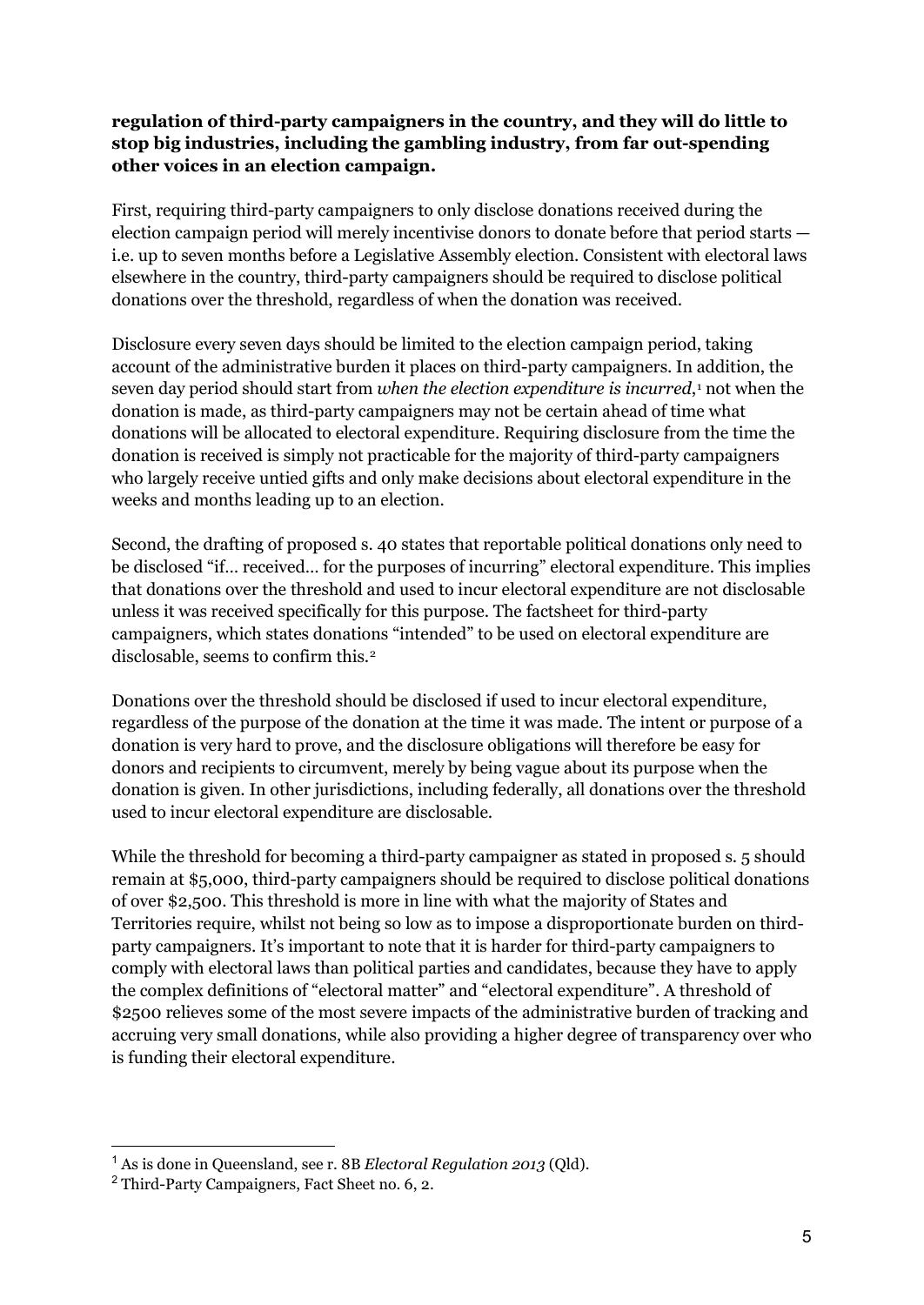**Recommendation 2:** Amend the Disclosure Bill to require third-party campaigners to disclose all political donations over the threshold used to incur electoral expenditure, regardless of when they were given for that purpose. Disclosure for third-party campaigners should be required by reference to when the electoral expenditure is incurred, not when the donation is made.

**Recommendation 3:** Amend the Disclosure Bill to set the disclosure threshold for political donations made to third-party campaigners to \$2,500.

## **Other opportunities for stronger reform of politicians and third-party campaigners**

# **1. Broadening the definition of "gift"**

Currently, the definition of "gift" in proposed s. 8 of the Disclosure Bill does not explicitly include very common contributions to political parties, associated entities and third-party campaigners, such as membership fees, levies and ticket prices/other contributions raised through fundraising events. On top of this, subscriptions are explicitly excluded. These types of contributions pose the same corruption risk as donations, and should be captured by the disclosure obligations.

**Recommendation 4:** Amend the Disclosure Bill to broaden the definition of "gift" to explicitly include membership fees, levies, fundraising contributions and subscriptions.

# **2. Lowering the disclosure threshold to \$1,000 for political parties, candidates and associated entities**

Under the Disclosure Bill, the donations disclosure threshold would be lowered to \$5,000 and donations from the same donor would be aggregated. We believe the threshold should be lowered to \$1,000 for political parties, candidates and associated entities, which is consistent with most jurisdictions in Australia. This lower threshold is important to achieve greater transparency for pay-for-access events, which can erode public trust in Tasmanian politicians.[3](#page-5-0)

**Recommendation 5:** Amend the Disclosure Bill to set the political donation disclosure threshold to \$1,000 for political parties, candidates, and associated entities.

# **3. Introduce spending limits in elections**

Spending limits are a crucial reform which we urge the Tasmanian Government to consider as part of the proposed Bills. HRLC, ACF and the Australia Institute Tasmania support

<span id="page-5-0"></span><sup>3</sup> B Burton, "Comment: The \$22,000 'Aird loophole' lives on as Tasmania baulks at donations transparency" *Tasmanian Inquirer*, 28 June 2021, available at

[https://tasmanianinquirer.com.au/news/comment-the-22000-aird-loophole-lives-on-as-tasmania](https://tasmanianinquirer.com.au/news/comment-the-22000-aird-loophole-lives-on-as-tasmania-baulks-at-donations-transparency/)[baulks-at-donations-transparency/.](https://tasmanianinquirer.com.au/news/comment-the-22000-aird-loophole-lives-on-as-tasmania-baulks-at-donations-transparency/)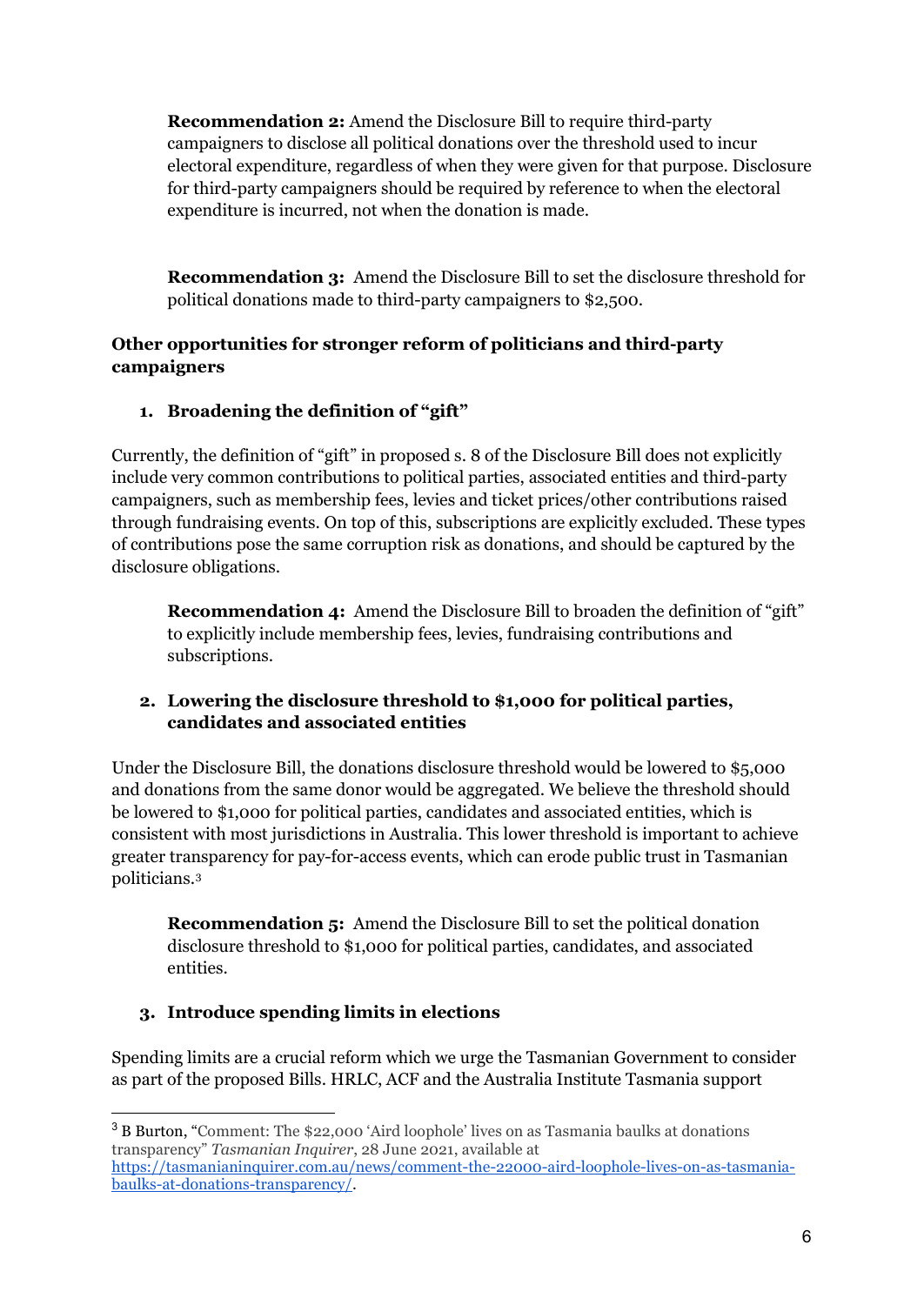spending limits which apply to parties, candidates, associated entities and third-party campaigners.

Spending limits are essential to ensure that elections remain about the best ideas, not who can spend the most money buying the biggest platform. Additionally, limiting how much political parties and candidates can spend getting re-elected leads to the following benefits:

- i. They reduce the requirement for public funding;
- ii. They take the fundraising pressure off candidates and political parties, allowing them to focus on their work representing their constituents;
- iii. They are the only way to effectively regulate big industry. Unlike laws focused entirely on donation income, spending caps apply to all third-party campaigners in the same way, regardless of whether they rely on donations, membership fees or corporate revenue to fund their spending.

University of Tasmania's *Campaign finance reform in Tasmania* report released after the 2018 Tasmanian election recommended that for House of Assembly elections there be:

- An expenditure limit of \$30,000 per individual candidate.
- A limit of \$30,000 per candidate for parties.

• A total cap of \$750,000 per party (five candidates per electorate, for \$30,000 for each of 25 candidates in total across the State) in House of Assembly elections.

For the Legislative Council the Insight report recommended that:

In the interests of consistency, we propose that the expenditure cap for Legislative Council elections be increased to \$30,000 per candidate. Reflecting the culture and practice of the Legislative Council, the current ban on political party spending in the Upper House election should remain.[4](#page-6-0)

# **Principles for designing expenditure limits**

This submission does not recommend a precise figure at which spending caps ought to be set, but instead sets out principles that should inform the introduction of best practice spending caps. We support expenditure limits based upon the following principles:

- **Spending limits should apply to all actors in elections** such as candidates, parties, associated entities and third-party campaigners.
- **Spending limits should aim to improve current levels of political equity.** Limits should not be set so high that they will only restrain the largest spenders, but rather should be at a level that will achieve a significant improvement in political equity.
- **Limits should not unfairly disadvantage independent candidates.** Spending limits should take into consideration the ability of political parties and

<span id="page-6-0"></span><sup>4</sup> Eccleston and Jay (n.d.) *Campaign finance reform in Tasmania: Issues and options,* p. 4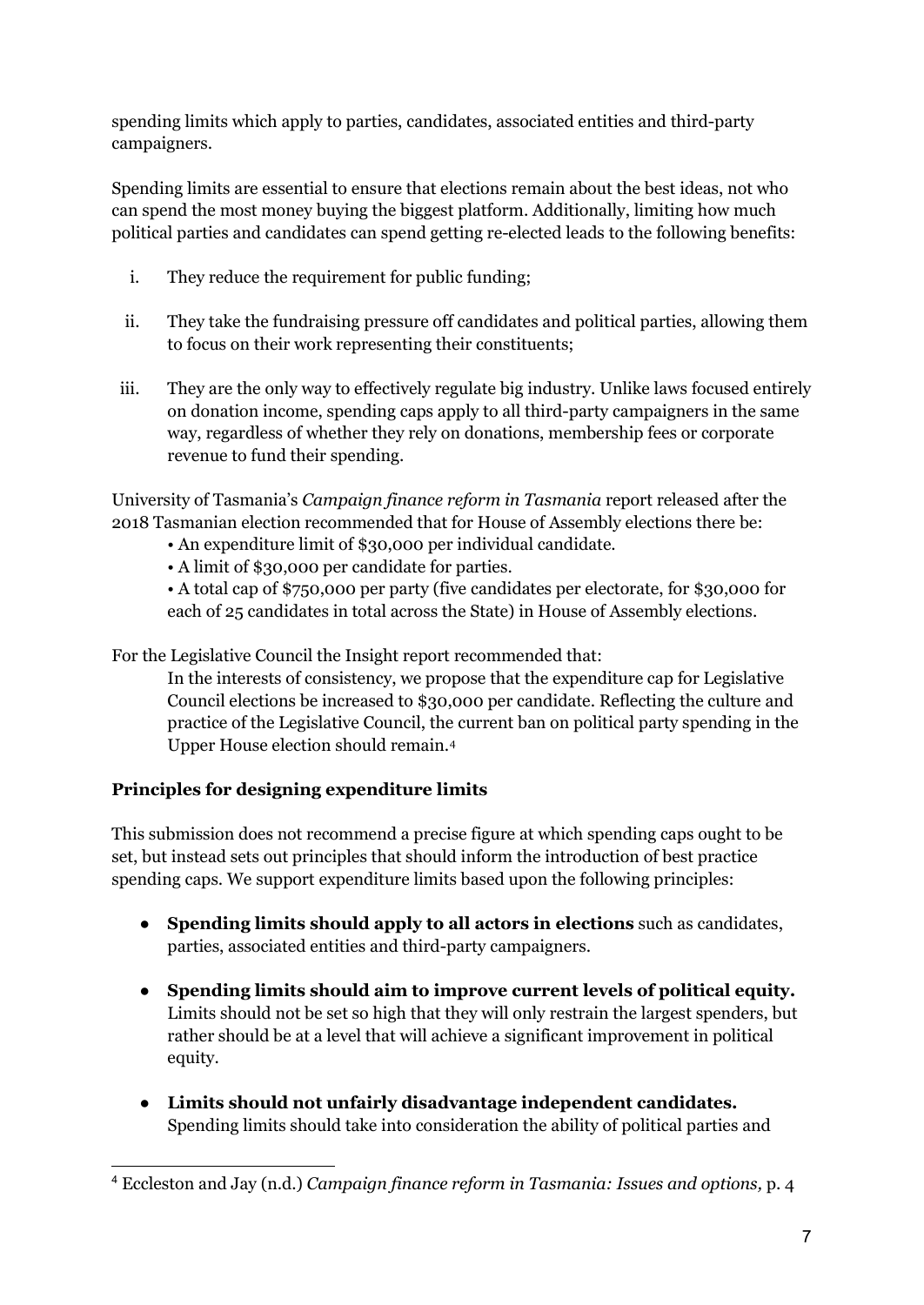party-endorsed candidates to pool resources, and should be set accordingly so as to not disadvantage independent candidates.

● **Spending limits should be appropriately aggregated.** Spending by political parties and party-endorsed candidates should be aggregated towards a total cap and spending by associated entities should be aggregated with the political parties they're associated with.

**Recommendation 6:** Amend the Disclosure Bill to include best practice expenditure limits.

## **4. Introduce donation caps for political parties, candidates and associated entities**

Capping political donations is an important part of strong, holistic reforms to strengthen the integrity of Tasmania's electoral system and achieve greater political equality.

Large political donations are designed to have political influence. There is a sliding scale of influence enabled by political donations: at the lower end, a sizeable donation can ensure the donor gets access to a politician that ordinary Tasmanians wouldn't get.[5](#page-7-0) In the middle, is what the High Court has described as "clientelism", or a "more subtle kind of corruption… [where] officeholders will decide issues not on the merits or the desires of their constituencies, but according to the wishes of those who have made large financial contributions valued by the officeholder".[6](#page-7-1) At the far end, is "quid pro quo" corruption – illegal bribes – where politicians explicitly make promises in exchange for political donations. This last kind may be rare, but the other forms of influence are inevitable in our current political system. The ever-increasing cost of election campaigns adds to the pressure on politicians to keep big donors happy.

Donation caps should apply to political parties, candidates, and associated entities so that wealth does not translate into political influence. Without prescribing the exact cap that would be suitable for Tasmania we note that in other Australian jurisdictions where donation caps exist, they range between \$4,000-\$6,000.

Very importantly, donation caps should not be extended to third-party campaigners. Because the caps cannot apply to corporate revenue, such caps discriminate between third-party campaigners that rely on donations  $-$  i.e. charities and not-for-profits  $-$  as against corporations and some industry peaks.[7](#page-7-2) As noted above, the best way to equitably regulate third-party campaigners at elections is through strong expenditure caps.

**Recommendation 7:** Amend the Disclosure Bill to include caps on donations for political parties, candidates and associated entities.

<span id="page-7-0"></span><sup>5</sup> D Wood and K Griffiths, "Who's in the Room: Access and Influence in Australian Politics" The Grattan Institute, 23 September 2018.

<span id="page-7-1"></span><sup>6</sup> McCloy v NSW [2015] HCA 34 at [45] per French CJ, Kiefel, Bell, Keane JJ.

<span id="page-7-2"></span><sup>7</sup> Queensland's electoral laws extend donation caps to associated entities, which are properly defined as entities that work to a significant extent to benefit a candidate or political party, prevents would-be big political donors circumventing caps by giving to those who campaign on their behalf.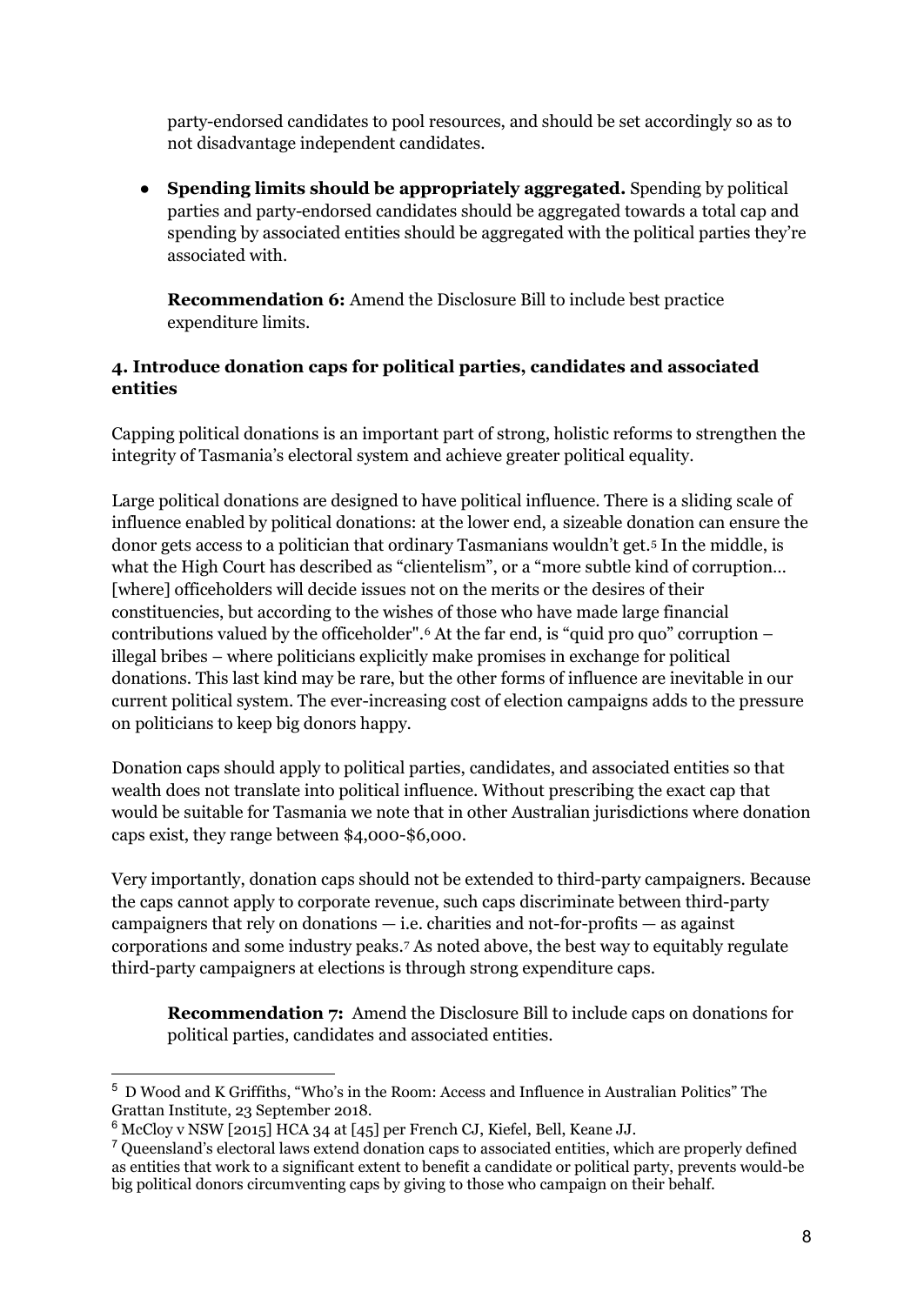## **5. Introduce truth in political advertising provisions**

In Tasmania it is currently perfectly legal for political parties and candidates to lie during an election campaign. Australia has laws against misleading and deceptive conduct in trade and commerce, but not in politics. It is reasonable for Tasmanians to expect this level of protection, if not higher, when it comes to political discourse.

Truth in political advertising laws are extremely popular. Polling undertaken by the Australia Institute in April 2021 found almost nine in ten Tasmanians (87%) want Truth in Political Advertising laws.<sup>[8](#page-8-0)</sup> National polling over the last four years supports this.<sup>[9](#page-8-1)</sup>

Proposed s. 197 of the Disclosure Bill is too narrowly focused. It is limited to preventing misleading voters about casting a valid vote.

In August 2020, the ACT Legislative Assembly passed truth in political advertising laws based on the existing South Australian laws, with the unanimous support of the Assembly's Labor, Liberal and Greens MLAs. The laws came into effect in July 2021. South Australia, truth in political advertising laws have existed since the 1980s.

The laws establish an offence for misleading political advertising and empower the ACT Electoral Commissioner to request that the person who placed the advertisement not disseminate it, or retract it in stated terms. The laws are limited to electoral material that requires authorisation, and do not burden publishers any more than existing rules about defamation or offensive material do. Under the new laws an individual could be fined up to \$8,000 and a corporation up to \$40,500, if they have been found to have issued untrue political advertising.

**Recommendation 8**: Amend the Disclosure Bill to introduce truth in political advertising provisions, modelled on South Australian and ACT legislation.

We would be happy to provide further comment should the Department have questions.

Yours sincerely

Alice Drury Senior Lawyer **Human Rights Law Centre**

<span id="page-8-0"></span><sup>8</sup> The Australia Institute (2021) Polling: Good Government in Tasmania https://australiainstitute.org.au/report/polling-good-government-in-tasmania/

<span id="page-8-1"></span><sup>&</sup>lt;sup>9</sup> The Australia Institute (2020) Polling: Truth in political advertising, https://www.tai.org.au/sites/default/files/Polling%20-%20June%202020%20- %20Truth%20in%20political%20advertising%20%5BWeb%5D.pdf